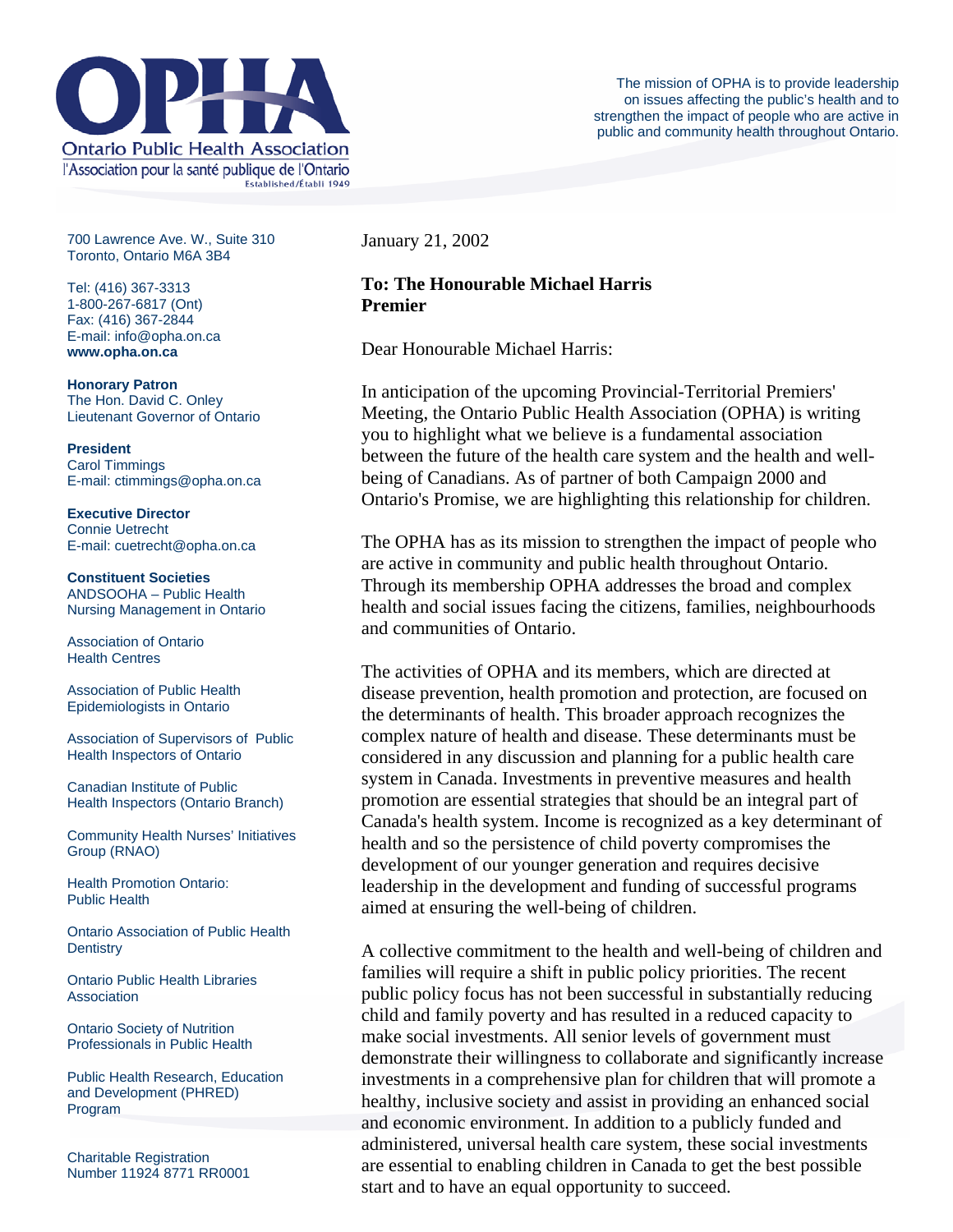The National Children's Agenda, a positive first step in government to collaboration for children, has had only a small impact in meeting the needs of families and children. Your leadership is needed in taking the next steps in the expansion of the National Children's Agenda recognizing that the health and well-being of children and their families depends on a mix of income security measure, community services, housing and labour market initiatives.

We, like the majority Canadians, remain committed to a publicly funded and administered, universal health care system that can meet the needs of all people and guarantee all children will have access to the same level and quality of health services. Discussions on the future of the health care system in Canada must acknowledge that the privatization of services will have fundamental implications towards further eroding access to needed services, especially among the more disadvantaged.

We urge you to consider the impact of addressing the social determinants of health in terms of how such investments will contribute to the long-term sustainability of Canada' health care system. Ample research shows that a healthy start I life has a long-term impact on the well-being of children. Children who live in poverty encounter more hurdles to healthy development and are at elevated risk for a wide range of negative outcomes to their health and well-being. Research by the Canadian Council on Social Development, the Canadian Institute of Child Health and others shows that poor children are more likely to experience a host of negative outcomes including higher rates of disability, mental health problems, and lower levels of educational attainment. They are also less likely to like in a safe neighbourhood and are at a disproportionate risk of exposure to environmental contaminants. Further, studies among pregnant women at risk for low birth weight due to factors such as poverty, have demonstrated that low cost interventions on the order of \$100 per woman can significantly reduce the incidence of low weight births. Each low weight birth results in the savings of over \$600,000 in medical and hospital costs per individual over the cost of a lifetime.

The Provincial/territorial Ministers of Health acknowledged the importance of preventive measures during their September 2001 annual meeting where they stated "the promotion of health and the prevention of illness are keys to the long-term sustainability of our publicly funded health system." The point was also made during the September 2001 annual meeting where they stated "the promotion of health and the prevention of illness are keys to the long-term sustainability of our publicity funded health system." The point was also made during the September 2000 First Ministers' meeting, where Ministers "committed to strengthening their investments and commitments in (the area of health promotion and wellness), including the development of strategies and policies that recognize the determinants of health, enhance disease prevention and promote public health."

The theme of the 52nd annual OPHA general meeting held in November, 2001 was "Harvesting Health: Embracing Tradition and Change." We urge the premiers to include this theme in your deliberations. Embrace the tradition of the principles of the Canada Health Act and embrace the change afforded by health promotion and disease prevention when based upon the determinants of health.

We urge you to use your upcoming meeting to address the fundamental relationship between the well-being of children and the future of Canada's health care system and to ensure the success of the National children's Agenda. We wish you success in your upcoming meetings and look forward to your reply.